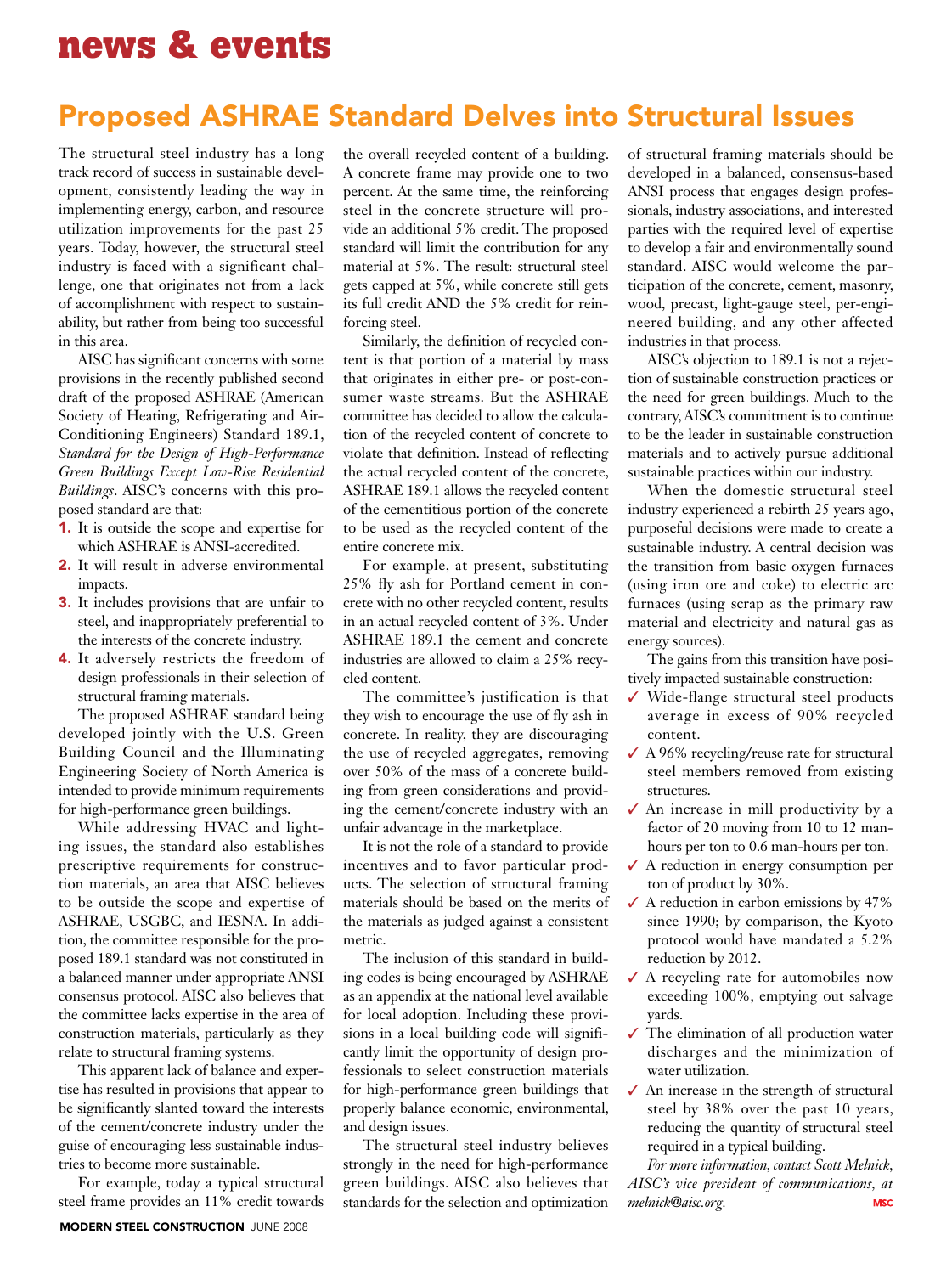## Keeping Up with the AISC Spec

By Matthew Fadden and Jill Rajek

Important changes to the AISC specification can be easy to lose track of, and often the challenge is to understand when the changes were made. *Design Guide 15: AISC Rehabilitation and Retrofit Guide*  (DG 15), Appendix A1 provides a comprehensive source of historical information that references changes made to the specification.

Currently, DG 15, Appendix A1 provides a list of changes to the specification through the 1999 *LRFD Specification for Structural Steel Buildings*. An update to this list, including the changes from the 1999 LRFD specification to the 2005 specification, is now available at **www. aisc.org/crossref99**. An overview of some of the more prominent revisions is outlined below.

The 2005 specification contains numerous unifying changes, which can be seen in Chapter A, General Provisions. While this list of updates only pertains to the LRFD portion of the specification, the most noticeable change is the combination of the ASD and LRFD provisions. Additionally, the scope of the specification has been expanded to include "other structures", which are defined as "those structures designed, fabricated, and erected in a manner similar to buildings, with building-like vertical and lateral load-resisting elements." Less noticeable but equally useful to the 2005 specification is the inclusion of the specifications for single angles and HSS sections. Incorporating these specifications has mitigated the need for other provisions.

Revisions to Chapter C, Stability Analysis and Design, reveal major organizational and substantive changes; most notable is the requirement to address second-order effects in the analysis and design. A new procedure, the Direct Analysis Method, which is described in Appendix 7, will satisfy the requirements of Chapter C. Additionally, stability based on plastic design must follow Appendix 1, which also includes other provisions for inelastic analysis and design.

Chapter F, Design of Members for Flexure, has also been renamed and reorganized. The chapter is now divided into sections based on member type and the axis of bending. Table User Note F1.1, Selection Table for the Application of Chapter F Sections provides a summary of the chapter by illustrating each crosssection addressed and stating the applicable limit states for that member.

The updates to Chapter I, Design of Composite Members, reflect research results and allow the use of higher strength materials, as well as provide better consistency with ACI 318-05, *Building Code Requirements for Structural Concrete*. Shear stud strength is now dependent on the location of the stud in the flute of the metal deck, the number of studs welded within one flute, and the orientation of the metal deck with respect to the beam. Composite column design is based on new interaction formulas that better reflect behavior and strength.

Some changes have been made to Chapter J, Design of Connections, and one of the most notable organizational

revisions is the inclusion of the effects of concentrated forces previously appearing in Chapter K of the 1999 LRFD specification. The 1999 LRFD specification combined concentrated forces, fatigue, and ponding into one chapter. The 2005 specification separates these sections where Design for Ponding is located in Appendix 2 and Design for Fatigue is located in Appendix 3.

The all-new Appendix 4, Structural Design for Fire Conditions, provides much-needed criteria for the design and evaluation of structural components for fire conditions. This appendix discusses the effects of elevated temperature on materials and accounts for these changes in the design.

A review of the complete list of changes will help engineers using LRFD to become more acquainted with the 2005 specification. To get up to speed with all the changes to the specification, be sure to visit **www.aisc.org/crossref99**. **MSC** 

*Matthew Fadden is an engineering graduate student at the University of Michigan in Ann Arbor. Jill Rajek is a recent engineering graduate of the University of Wisconsin– Platteville and plans to attend graduate school in the fall. Both were summer interns at AISC in 2007.*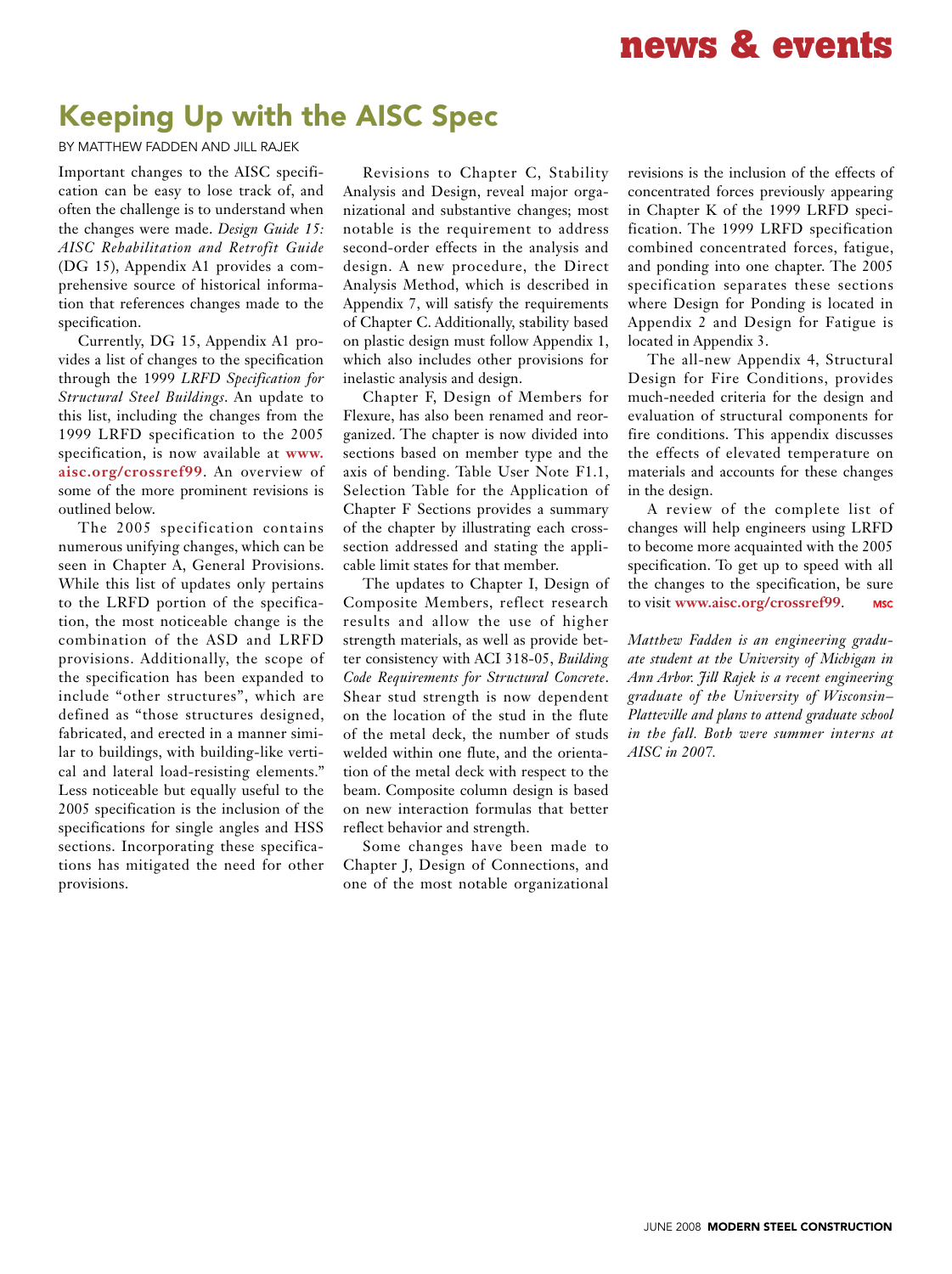# **letters**

### Continuing Education

I found Steve Kurtz's article "Learning by Doing" (April, p. 66) extremely interesting. We train the structural Ironworkers of New York in a 24,000-sq.-ft training school that houses nine classrooms and a 12,000-sq.-ft, 50-ft-high indoor work area. The work area includes a five-ton overhead crane, a structural steel frame, 12 burning stations for oxy-acetylene, and 33 welding booths for a variety of welding procedures (stick, automatic, pipe, and stainless).

We would be more than happy to have engineering students visit our school at any time to further showcase the complexities of structural steel erection that our students learn during their three years of training. I can be reached at director@ nycironworkers.org.

**Bryan Brady II, Director of Training Ironworkers Locals 40 & 361, New York**

## **news & events**

### Engineering journal

### Call for EJ Papers

AISC is always looking for *Engineering Journal* articles on interesting topics pertinent to steel design, research, steel fabrication methods, or new products of significance to the uses of steel in construction. We are especially seeking technical articles with practical applications in the steel industry.

If you have a new idea or an improvement on an old idea, please submit a paper to AISC for publication in the *Engineering Journal*. All published papers are eligible for the Best EJ Paper of the Year award. The winning author of this annual award is selected by our readership and receives a free trip to the North American Steel Construction Conference as well as acknowledgment at the conference.

Please send your paper in duplicate to:

Engineering Journal Editor, Cynthia Duncan AISC 1 E. Wacker Dr., Suite 700 Chicago, Illinois 60601 duncan@aisc.org

Detailed information on our review process and requirements for submittals can be found on the inside back cover of each *Engineering Journal* issue.

### Do they Really?

I found Anne Scarlett's article "Engineers Can—and do—Communicate Well" (April, p. 51) quite interesting, but I do not fully agree with her reasoning and her conclusion.

During their university training, engineering students write many term papers and other reports for their professors, who are senior specialist in the subject. When these students enter the industry, they continue to communicate with the assumption that the readers or listeners are also experts in their field. They fail to recognize that engineers have to communicate with other people such as workers, money managers, governmental officials, and the general public, and not only with specialists in their field. It is just as important to recognize to whom one communicates as what is communicated.

To be successful communicators, engineers must evaluate their target audience

and tailor their presentations to the specific target audience.

> **Harry W. Ebert, P.E. Madison, N.J.**

### *Anne Scarlett responds:*

Excellent points! It was definitely an oversight on my part to not include that factor in the article (by all means, when I'm coaching folks, we do an audience analysis first and foremost). Mainly, I wanted to be clear that engineers self-proclaiming that they are rotten communicators (and/or engineers who are just tossed aside with preconceived notions that they are ineffective at communicating) are both displaying cop-out attitudes. Rather, they can (and do) have the skill sets in them. But they need to work at it, and they need to have much confidence. (Confidence is half the battle; knowing your audience and your main message is the other half, yes?)

### online resources

### Why Steel?

In a continuing effort to answer this seemingly simple question, AISC has recently launched a specialized web site as part of its industry mobilization program. Created exclusively for the structural steel industry, **[www.WhySteel.org](http://www.WhySteel.org)** is a controlledaccess web site; visitors must join the site to access its content.

Users of the new site are not necessarily members of AISC; they just have to be part of the structural steel industry. The site provides access to educational articles, newsletters, discussion forums, and tools that the industry can use to learn about and promote structural steel.

Perhaps most importantly, it provides the steel industry with reasons why any project should be built with steel and includes hints, tips, and ideas for convincing those in the design and development community that "There's always a solution in steel."

Some of the sections of **[www.](http://www.WhySteel.org) [WhySteel.org](http://www.WhySteel.org)** include:

✓ **Industry Mobilization.** Find out how you can help your industry—and why you should. You'll also find hints and tips to get started and answers to frequently asked questions. Get started in helping your industry be even stronger than it is today.



- ✓ **Structural Steel Benefits.** Learn about the advantages and benefits of building with steel. One area of this section is devoted to understanding the benefits of steel as it relates to different types of projects, enabling you to talk sensibly to the local design community about steel and provide them with handouts and case studies of specific project types.
- ✓ **Education/Learning.** Access talking points about the industry and learn about the other players in the steel supply chain. Gain an understanding of terms and terminology, and increase your knowledge of steel's competition.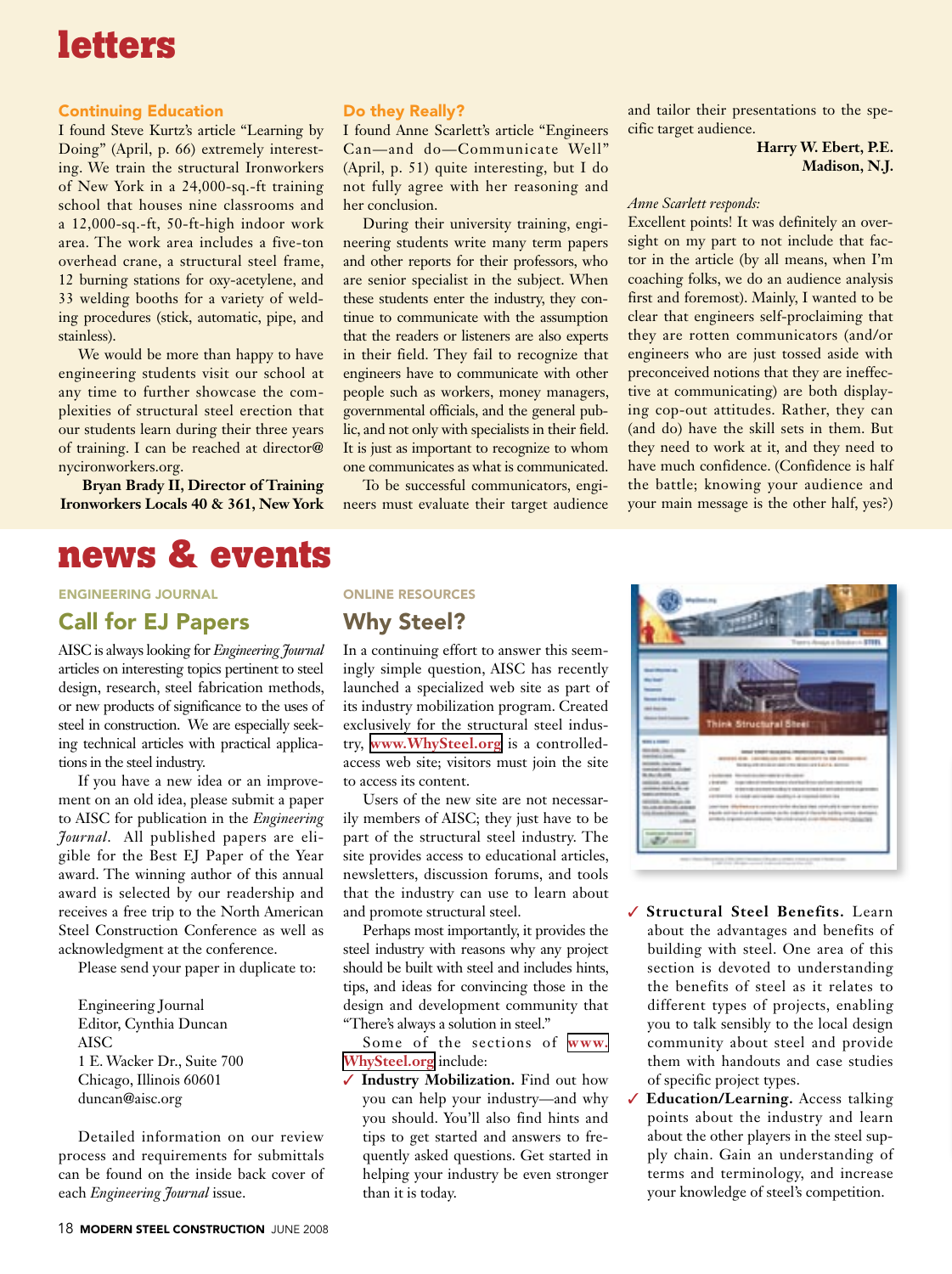# Guitars and Girders

By Geoff Weisenberger

## The information-packed 2008 Steel Conference in Nashville breaks NASCC attendance records.

FOR A LC<br>
HAS BEE<br>
WHERE C<br>
MAKE IT<br>
said of the 1<br>
tion Confe<br>
3,800 peop<br>
the best-att FOR A LONG TIME NOW, NASHVILLE has been known as the place where country musicians go to **MAKE IT BIG.** This year, the same can be said of the North American Steel Construction Conference. The show brought nearly 3,800 people to the Music City, making it the best-attended Steel Conference ever.

While Nashville received a substantial amount of rain during the show (April showers…), it certainly didn't dampen the spirits of those in attendance. This year's Steel Conference took place at the Nashville Convention Center in the heart of downtown. The compact, more vertical layout of the show created a hive of activity, as attendees seamlessly moved between the sessions and the exhibit floor, greeting fellow colleagues and old acquaintances along the way.

In addition, many of the show's 90+ sessions and short courses were very well-attended, some of them even reaching standing-room-only status—as was the case with the Erector track session "Sporting Opportunities: Design, Fabrication, and Erection Issues on the New Dallas Cowboys Stadium." Perhaps it was because of the two world-record longest single-span trusses (1,225 ft each) that the will support the stadium's new roof, or maybe there are just a lot of Cowboys fans out there, but the session was packed to the gills, with several attendees standing in the back or near the front.

The exhibit hall was equally busy, hosting more than 220 exhibitors. In a setup that was part Cracker Barrel and part Old West, AISC's booth welcomed visitors with candy sticks, rocking chairs, and iced tea (and yes, it was sweet tea).

Away from the booth, AISC made a couple of major announcements. One focused on the findings of a full-scale blast test of a steel wide-flange column that was conducted for and funded by AISC. The test investigated the behavior of a W14×233 column of ASTM A992, Gr. 50



The exhibit hall at the Nashville Convention Center boasted more than 220 exhibitors, showcasing everything from software to services to fabrication machinery.

structural steel subjected to an explosive charge similar to that experienced during the terrorist attack on the Alfred P. Murrah Federal Building in Oklahoma City in 1995. The result showed that while the column suffered plastic deformation, the use of a steel column—as opposed to the concrete column that was destroyed in the Murrah Building attack—would have resulted in much less structural damage to the building. (Go to **www.aisc.org/blast** for the full report.)

AISC also announced its response to the recently published second draft of the proposed ASHRAE (American Society of Heating, Refrigerating and Air-Conditioning Engineers) Standard 189.1, *Standard for the Design of High-Performance Green Buildings Except Low-Rise Residential Buildings* (see page 18 for more information).

### Pushing Green

The idea of sustainability echoed throughout the conference and also served as one of AISC's top priorities for the show. Conference bags were made from 51% post-consumer recycled content, the final program was printed on recycled paper with soy-based inks, and attendees were presented with reusable water bottles, which they were able to fill at one of the many water coolers throughout the center. A number of sessions, including "Greening the Shop: Strategies for Managing Your Environmental Footprint" and "Green Design: Beyond Material Issues", also focused on sustainable building practices and material recycling.

While not focusing directly on environmental friendliness, many other sessions did put an emphasis on efficiency. "Designing Low-Cost Steel Structures" provided dozens of tips on efficient steel design. One of the speakers, John Rolfes, P.E., S.E., of Computerized Structural Design, pointed out that while not all of the tips were new, it's important to push the old ones until people really start following them. Suggestions ranged from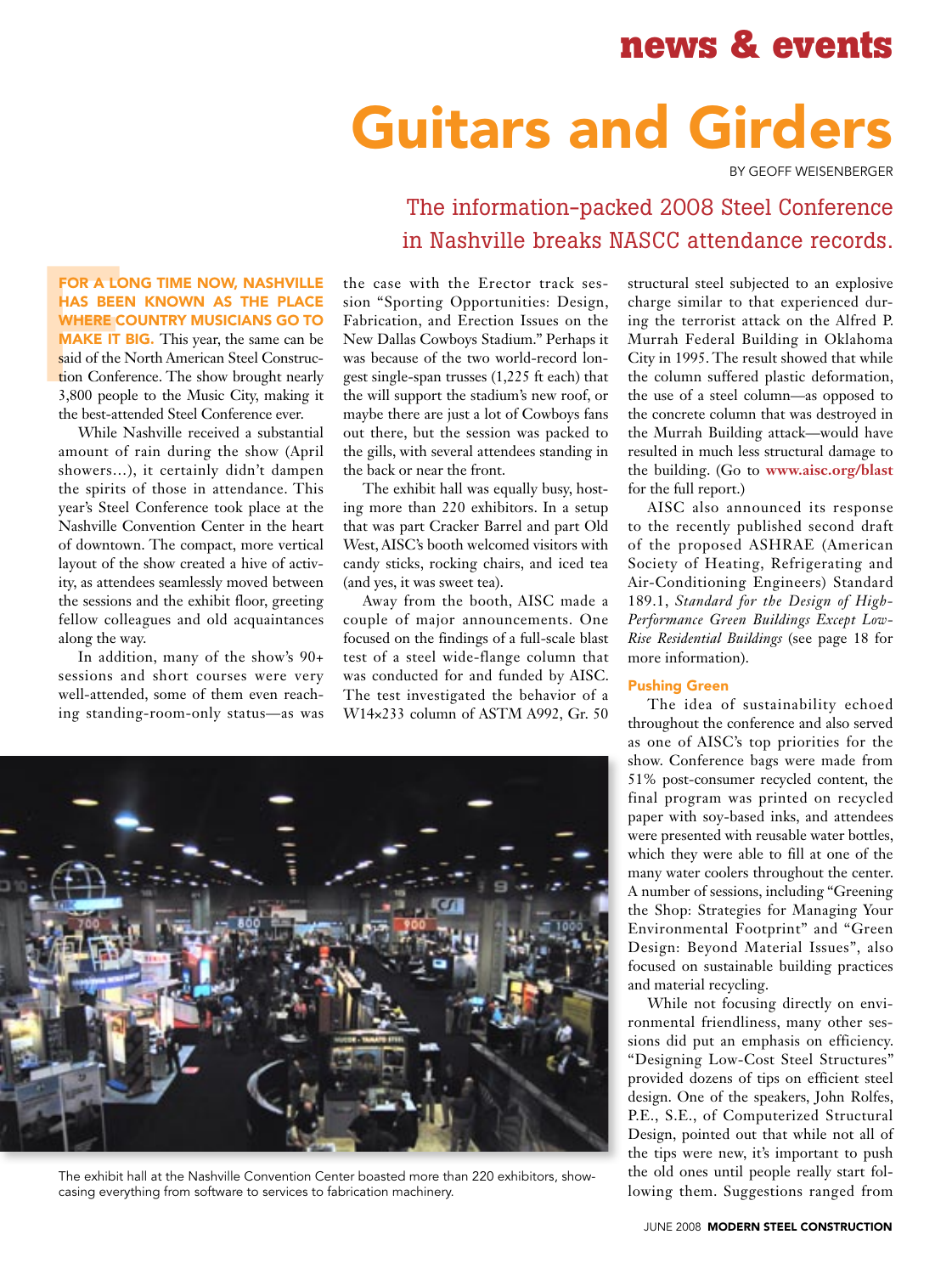using joist girders only where appropriate to considering cantilevered columns for the top story of a multi-story frame to practicing timely service. "Don't let shop drawings sit in your office for three weeks," he stressed. Co-speaker Jay Ruby, P.E., of Ruby and Associates, compared construction documents to confusing assembly instructions for items such as bicycles and grills, saying, "As designers, we need to make it easier for the builders."

Wednesday's keynote speaker, Stephen Kieran, AIA, a partner at KieranTimberlake Associates LLP, also touched upon sustainability in his address, noting that the concept is becoming more desired in the construction industry. "Our clients are starting to demand the same performance from us as is taking place everywhere else," he said.

At the center of his address was a call for innovation, and he noted the building industry's tendency to shun liability—and risk. "We have been marginalized because we haven't assumed risk," he said, stressing that playing it too safe squelches innovation and doesn't allow the industry to reap its benefits.

He also suggested a more proactive, long-term approach to buildings. Instead of planning, designing, and building a structure, then walking away from it, architects and engineers should monitor a building to learn how to make the next project better.

Bringing the discussion back to sustainability, Kieran predicted that within 10 years, we will no longer be able to construct "throwaway" buildings. They will be built with full life cycle in mind, and when they reach the end of their useful lives, they will have to be disassembled and "taken back"—



More than 1,400 attendees enjoyed networking at the conference dinner, held on Nashville's Honky Tonk Highway.



Both the exhibit hall and technical sessions were packed throughout the conference. More than 90 technical sessions provided ample opportunities for attendees to earn continuing education credits.

much like BMW does with its "retired" automobiles.

### Recognizing Excellence

Also at the Wednesday keynote session, Joseph Burns, P.E., S.E., FAIA, LEED AP, managing principal in the Chicago office of Thornton Tomasetti, Inc., was presented with the Special Achievement Award for notable accomplishments in structural steel design, research and education. Specifically, he was honored for his significant efforts in promoting and advancing the use of building information modeling (BIM) and interoperability in the design and construction of major steel structures.

At the Friday keynote address, Walterio Lopez, S.E., a senior associate with Rutherford & Chekene in San Francisco, and Rafael Sabelli, a senior project manager with Walter P Moore in Los Angeles, were honored with the T.R. Higgins Lectureship Award for their paper "Seismic Design of Buckling-Restrained Braced Frames." Their work on BFRBs—an increasingly popular new steel seismic load resisting system—has already been published by the Structural Steel Education Council and has helped BRBFs be accepted in ANSI/AISC 341-05 Seismic Provisions for Structural Steel Buildings and in the International Building Code.

### Nashville at Night

A hard day's work at the Steel Conference warranted a relaxing night on the town. This year's conference dinner

gave attendees a taste of two things that Nashville does best: barbeque and country music. Guests were given exclusive use of six adjacent country music bars that comprise the well-known Honky Tonk Highway, just steps away from the convention center. Guests could amble from one music venue to the next with relative ease, networking in the laid-back, fun, and friendly atmosphere.

Of course, plenty of barbeque, from local favorite Jack's, was on hand too, and everyone was able to dig into their hickory-smoked meat of choice, topping it off with one of several BBQ sauce options and complementing it with delicious and BBQ-appropriate, if not exactly healthy, sides. (This editor opted for brisket, the hottest sauce available, homemade macaroni and cheese, iced tea, and Shiner Bock; I call it the "Honky Tonk Diet".)

Next year, NASSC leaves the country behind but keeps the western, as the 2009 show will take place April 1-4 in Phoenix. Information for the 2009 Steel Conference will be posted soon at **[www.](http://www.aisg.org/nascc) [aisg.org/nascc](http://www.aisg.org/nascc)**. **MSC**